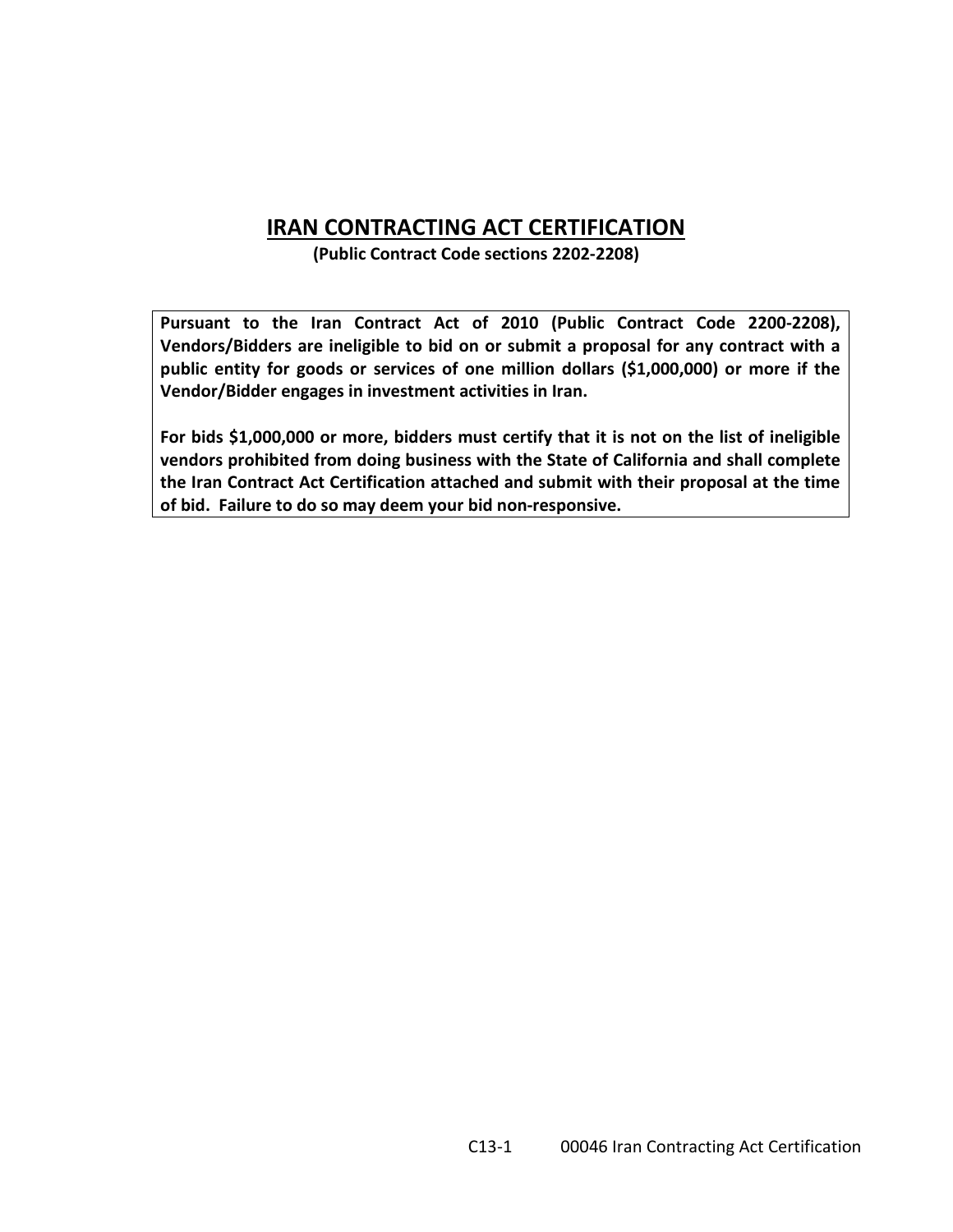[Page Left Intentionally Blank]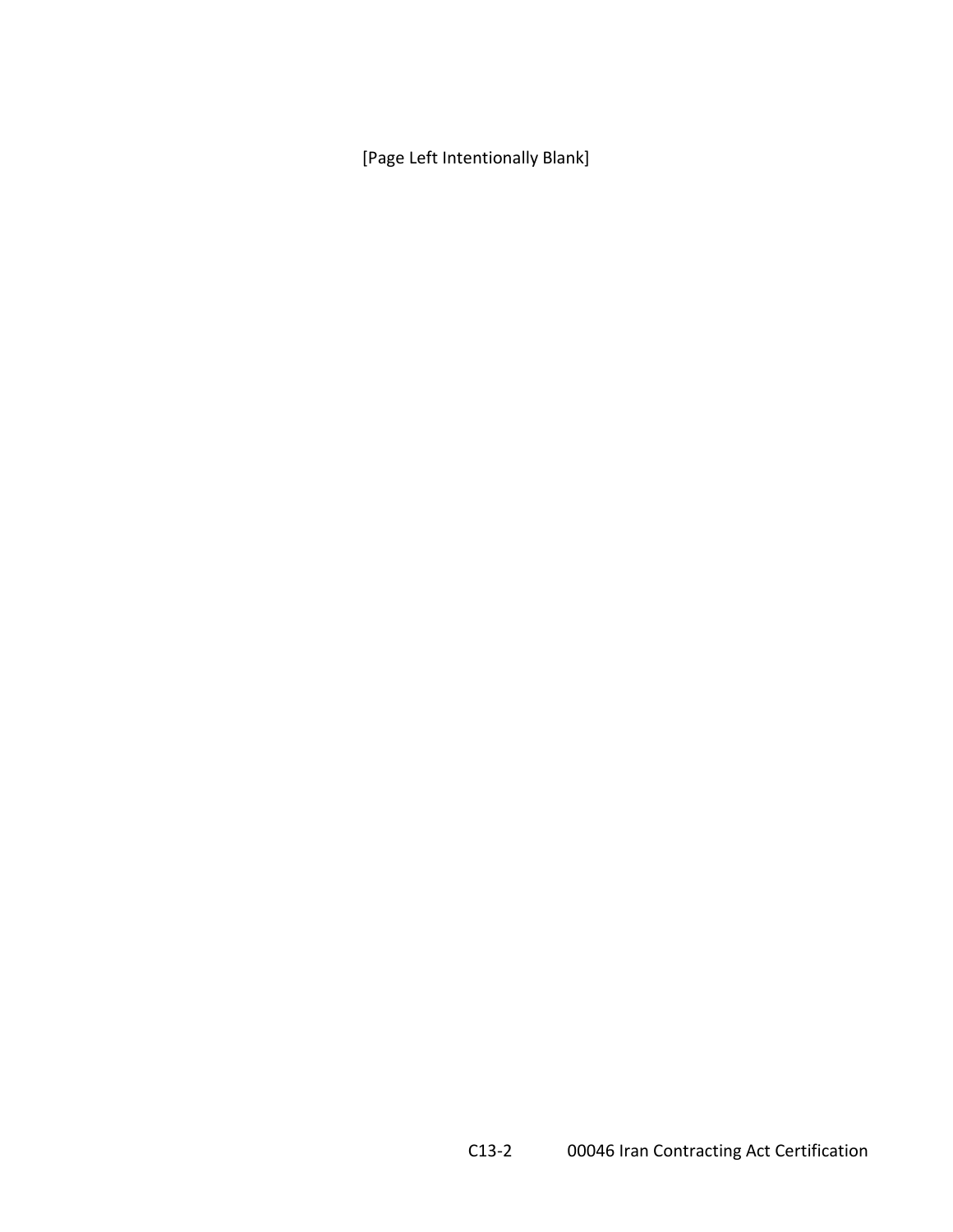## **IRAN CONTRACTING ACT CERTIFICATION**

**Pursuant to the Iran Contract Act of 2010 (Public Contract Code 2200-2208), Vendors/Bidders are ineligible to bid on or submit a proposal for any contract with a public entity for goods or services of one million dollars (\$1,000,000) or more if the Vendor/Bidder engages in investment activities in Iran.**

### **MUST BE SUBMITTED WITH BID PROPOSAL IF BID AMOUNT IS \$1,000,000 OR MORE**

Prior to bidding on, submitting a proposal, or executing a contract or renewal for a public entity contract for goods or services of \$1,000,000 or more, a vendor must either: a) certify it is **not** on the current list of persons engaged in investment activities in Iran created by the California Department of General Services ("**DGS**") pursuant to Public Contract Code section 2203(b) and is not a financial institution extending \$20,000,000 or more in credit to another person, for 45 days or more, if that other person will use the credit to provide goods or services in the energy sector in Iran and is identified on the current list of persons engaged in investment activities in Iran created by DGS; or b) demonstrate it has been exempted from the certification requirement for that solicitation or contract pursuant to Public Contract Code section 2203(c) or (d).

To comply with this requirement, please insert your vendor or financial institution name and Federal ID Number (if available) and complete **one** of the options below. Please note: California law establishes penalties for providing false certifications, including civil penalties equal to the greater of \$250,000 or twice the amount of the contract for which the false certification was made, contract termination, and three-year ineligibility to bid on contracts. (Pub. Cont. Code § 2205.)

#### **OPTION #1 - CERTIFICATION**

I, the official named below, certify I am duly authorized to execute this certification on behalf of the vendor/financial institution identified below, and the vendor/financial institution identified below is **not** on the current list of persons engaged in investment activities in Iran created by DGS and is not a financial institution extending twenty million dollars (\$20,000,000) or more in credit to another person/vendor, for 45 days or more, if that other person/vendor will use the credit to provide goods or services in the energy sector in Iran and is identified on the current list of persons engaged in investment activities in Iran created by DGS.

I certify (or declare) under penalty of perjury under the laws of the State of California that the foregoing is true and correct.

| Vendor Name/Financial Institution (Printed) | Federal ID Number (or n/a) |
|---------------------------------------------|----------------------------|
| By (Authorized Signature)                   |                            |
| Printed Name and Title of Person Signing    | Date Executed              |